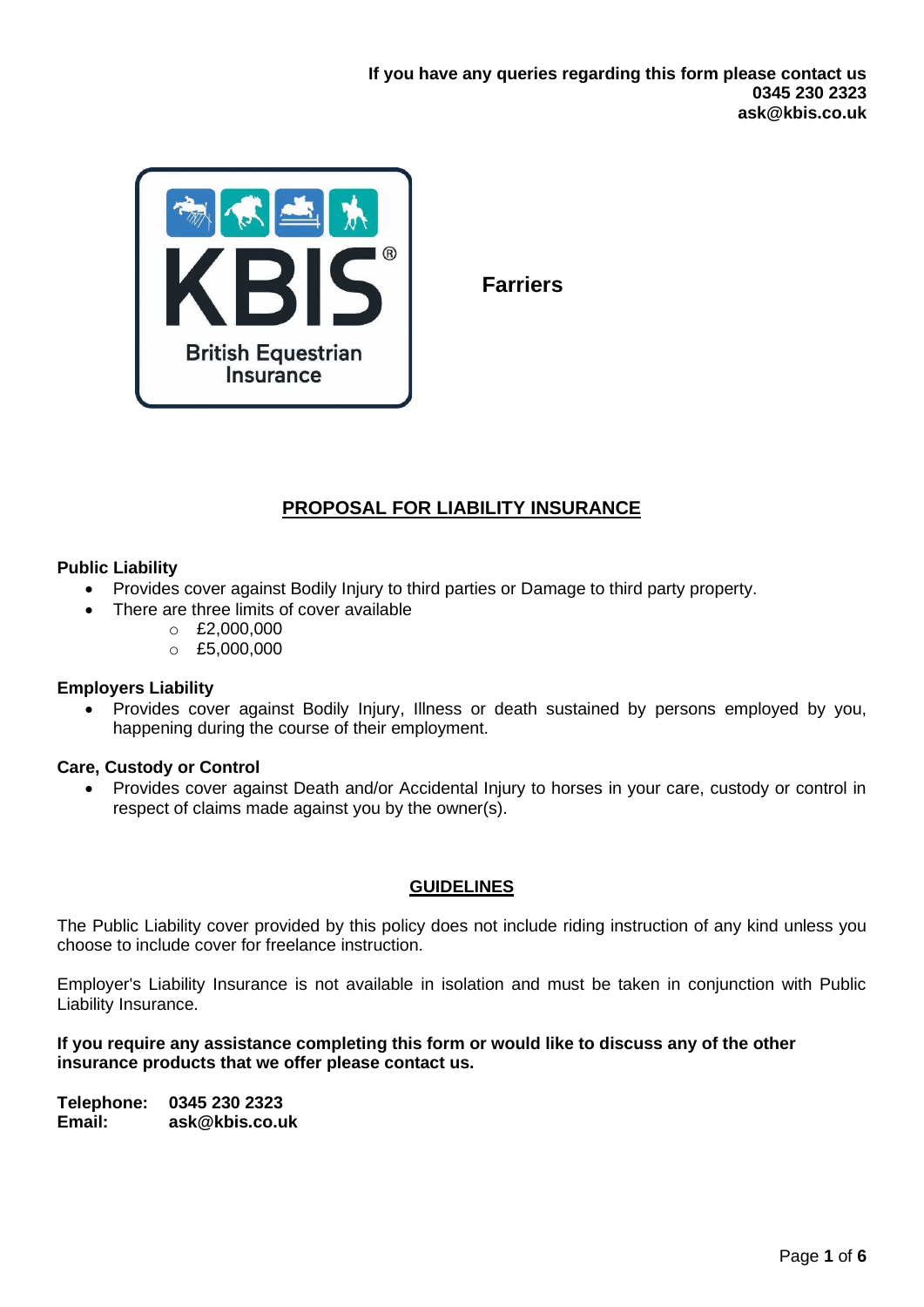#### **PROPOSER'S DETAILS**

| Name of Proposer:                               |                                                                                                                 |
|-------------------------------------------------|-----------------------------------------------------------------------------------------------------------------|
| Correspondence Address:                         |                                                                                                                 |
|                                                 |                                                                                                                 |
|                                                 |                                                                                                                 |
|                                                 |                                                                                                                 |
|                                                 |                                                                                                                 |
| Post Code                                       |                                                                                                                 |
|                                                 |                                                                                                                 |
| <b>Business Name:</b>                           |                                                                                                                 |
|                                                 |                                                                                                                 |
| <b>Business Address:</b>                        |                                                                                                                 |
|                                                 |                                                                                                                 |
|                                                 |                                                                                                                 |
|                                                 |                                                                                                                 |
|                                                 |                                                                                                                 |
| <b>Business Post Code</b>                       |                                                                                                                 |
|                                                 |                                                                                                                 |
| Contact Tel. Number                             |                                                                                                                 |
|                                                 |                                                                                                                 |
| Email                                           |                                                                                                                 |
|                                                 |                                                                                                                 |
| <b>Business Description:</b>                    |                                                                                                                 |
|                                                 |                                                                                                                 |
|                                                 |                                                                                                                 |
|                                                 |                                                                                                                 |
| Is your turn over (please tick as appropriate): |                                                                                                                 |
|                                                 |                                                                                                                 |
| Between £0 and £2,000,000                       | Between £2,000,000 and £6,500,000<br>Above £6,500,000                                                           |
| <b>KBIS Members Club</b>                        |                                                                                                                 |
|                                                 | We would like to offer you the opportunity to ont in to our KRIS Members Club which is free of charge and allow |

We would like to offer you the opportunity to opt in to our KBIS Members Club which is free of charge and allows members access to our latest competitions, offers and products along with useful information about horse care from our in-house vet via our email newsletter. KBIS Members Club will only communicate with you by email with your explicit consent and will not share your data with anyone else. If at a later date you do not want to receive our newsletter you can opt out at any time. Further details including how to cancel your membership of the KBIS Members Club are contained in our privacy policy and on our website.

| Would you like to join the KBIS Members Club?                         |     | No        |  |
|-----------------------------------------------------------------------|-----|-----------|--|
| <b>YOUR BUSINESS</b>                                                  |     |           |  |
| Are you a qualified farrier?                                          | Yes | <b>No</b> |  |
| Are you a registered farrier with the Farrier's Registration Council? | Yes | No        |  |
| Are you a member of NAFBAE?                                           | Yes | <b>No</b> |  |
| Are you a member of BABA?                                             | Yes | No        |  |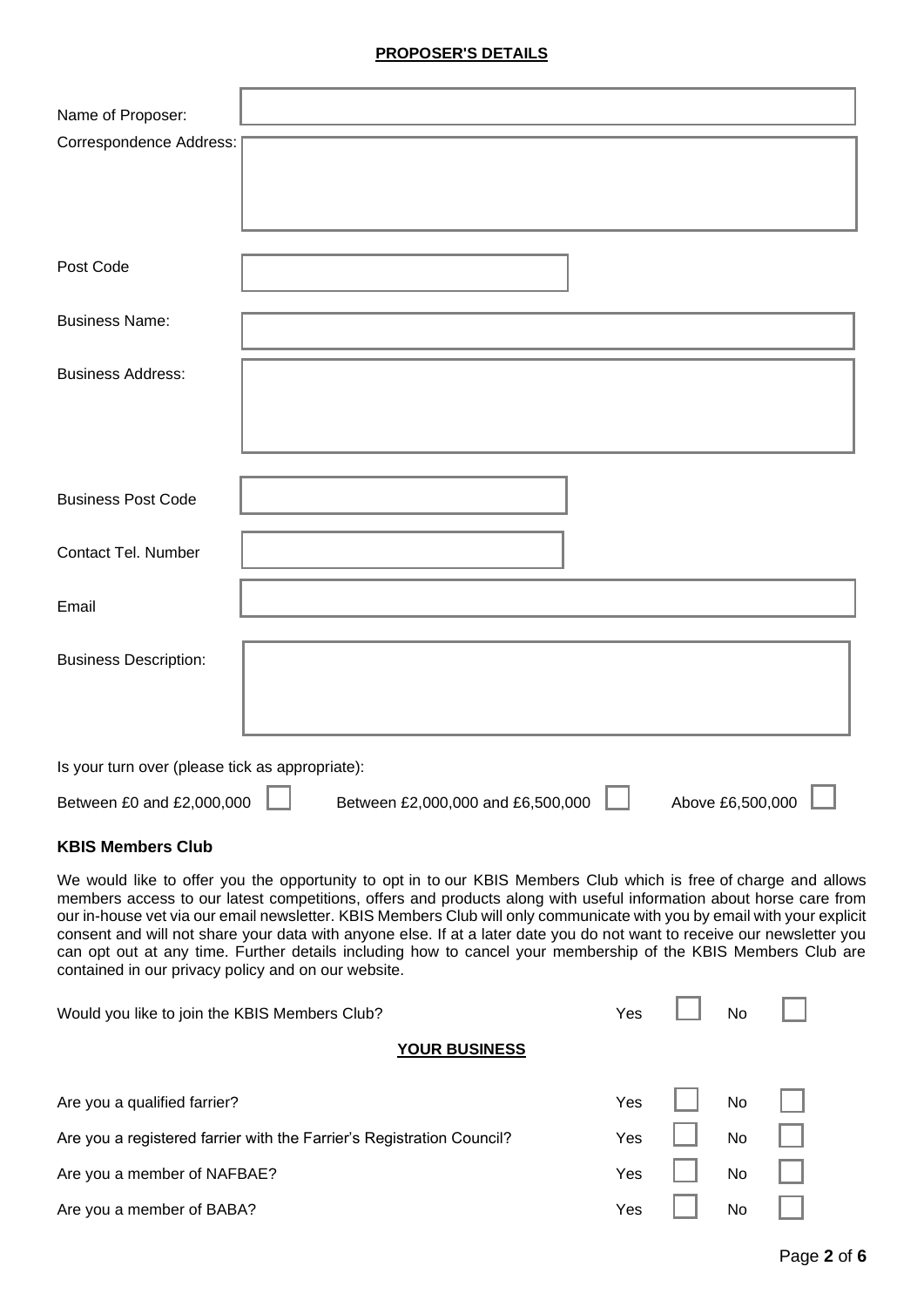| Do you have an Accident Report Book and is it up-to-date?                                                                                                                                                                                 | Yes |    | No        |  |
|-------------------------------------------------------------------------------------------------------------------------------------------------------------------------------------------------------------------------------------------|-----|----|-----------|--|
| Do you have a Health & Safety statement?                                                                                                                                                                                                  | Yes |    | No        |  |
| Do you have written Risk Assessments?                                                                                                                                                                                                     | Yes |    | No        |  |
| <b>GENERAL QUESTIONS</b>                                                                                                                                                                                                                  |     |    |           |  |
|                                                                                                                                                                                                                                           |     |    |           |  |
| 1. In connection with any liability insurance<br>a) Have you or any partner in business with you had any proposal for<br>Insurance declined, renewal refused, cover terminated or special terms<br>and conditions imposed by any Insurer? | Yes |    | No        |  |
| b) Has any incident occurred over the past 5 years involving bodily injury<br>or damage to property, whether a claim was made or not?                                                                                                     | Yes |    | No        |  |
| If the answer to 2a) or 2b) above is "YES", please provide full details and dates below (further space                                                                                                                                    |     |    |           |  |
| overleaf):                                                                                                                                                                                                                                |     |    |           |  |
|                                                                                                                                                                                                                                           |     |    |           |  |
|                                                                                                                                                                                                                                           |     |    |           |  |
| <b>EMPLOYERS LIABILITY (Limit of Indemnity £10,000,000)</b>                                                                                                                                                                               |     |    |           |  |
| Please indicate total number of employees on premises at any one time, including part-time workers, students, work<br>experience and those paid in kind, e.g. free board/lodgings, meals, horse riding in lieu thereof                    |     |    |           |  |
| How many employees do you have?                                                                                                                                                                                                           |     |    |           |  |
| Do you operate a staff training programme?<br>Yes                                                                                                                                                                                         |     | No |           |  |
| Do you have an Employer's Reference Number?<br>Yes                                                                                                                                                                                        |     | No |           |  |
| If Yes, please supply this number                                                                                                                                                                                                         |     |    |           |  |
| If you are unsure, please contact KBIS for guidance on when you may or may not have an Employer's Reference<br>Number.                                                                                                                    |     |    |           |  |
| <b>PUBLIC LIABILITY</b>                                                                                                                                                                                                                   |     |    |           |  |
| Please tick the Limit of Indemnity required:                                                                                                                                                                                              |     |    |           |  |
| £5,000,000<br>£2,000,000                                                                                                                                                                                                                  |     |    |           |  |
| Do you carry out work away from the premises?<br>1.                                                                                                                                                                                       | Yes |    | No        |  |
| If Yes please give details:                                                                                                                                                                                                               |     |    |           |  |
|                                                                                                                                                                                                                                           |     |    |           |  |
|                                                                                                                                                                                                                                           |     |    |           |  |
| 2. Does your work involve the use of blow lamps/torches/oxyacetylene<br>electric or similar welding equipment?                                                                                                                            | Yes |    | <b>No</b> |  |

If Yes please give full details including the percentage of your time spent on work involving the application of heat away from your premises: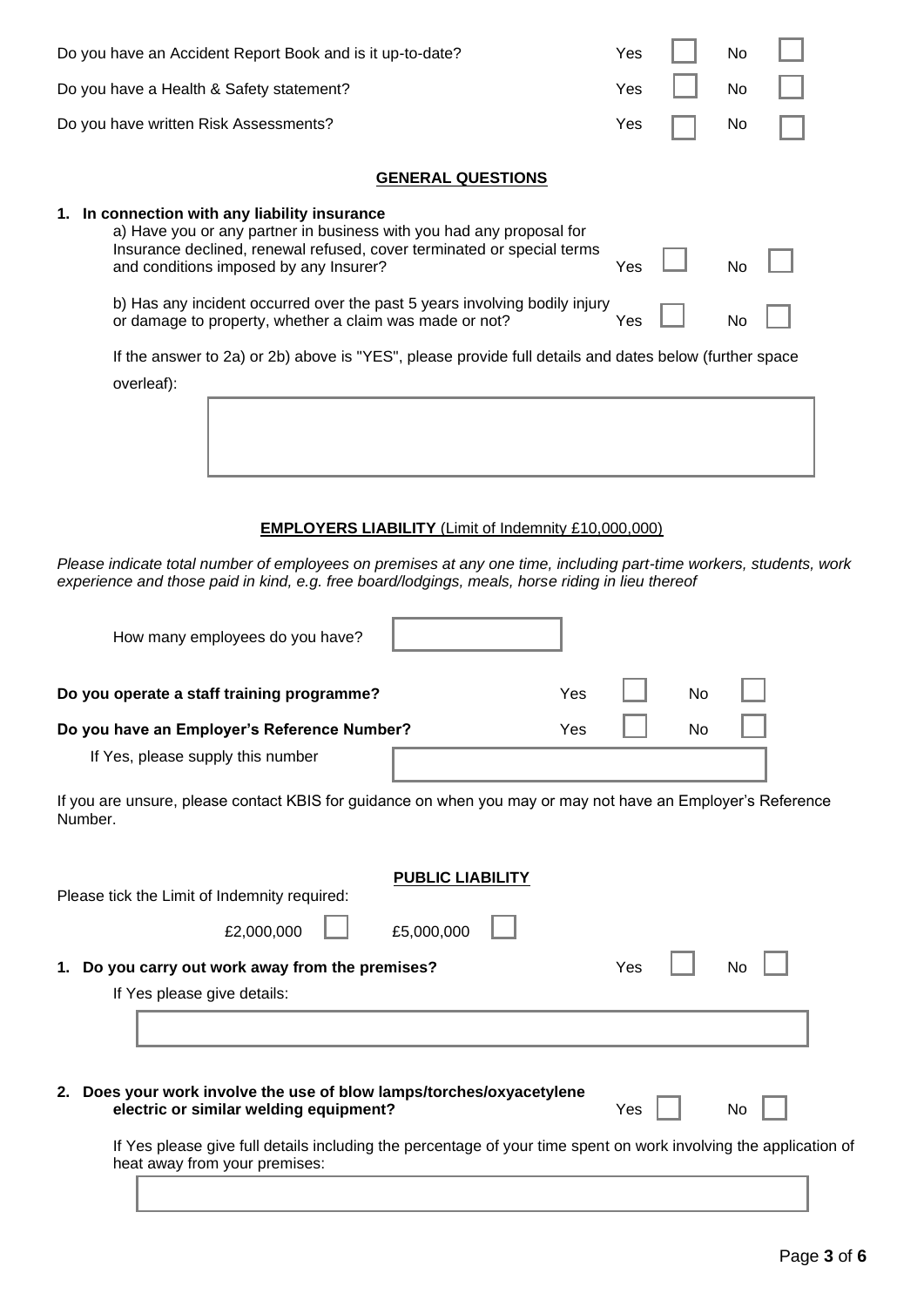| 3. What percentage of your total business time is spent using blow lamps/torches/<br>oxacetylene welding or cutting equipment in manufacture, maintenance or repair<br>of agricultural buildings or machinery? |    |  |  |  |  |
|----------------------------------------------------------------------------------------------------------------------------------------------------------------------------------------------------------------|----|--|--|--|--|
| 4. State the approximate turnover (if any) from USA and Canada                                                                                                                                                 |    |  |  |  |  |
| 5. Do you or your employees install your own products away from your premises?                                                                                                                                 |    |  |  |  |  |
| If YES, please give full details<br>Yes                                                                                                                                                                        | No |  |  |  |  |
|                                                                                                                                                                                                                |    |  |  |  |  |
| 6. Do you or your employees install other people's products away from your premises?                                                                                                                           |    |  |  |  |  |
| If YES, please give full details<br>Yes                                                                                                                                                                        | No |  |  |  |  |
|                                                                                                                                                                                                                |    |  |  |  |  |
| 7. Will you or your employees undertake work that involves any construction/repair/alteration?                                                                                                                 |    |  |  |  |  |
| If YES, please give full details including any previous experience<br>Yes                                                                                                                                      | No |  |  |  |  |
|                                                                                                                                                                                                                |    |  |  |  |  |
| 8. Will you or your employees undertake work above ten metres in height from the ground level                                                                                                                  |    |  |  |  |  |
| If YES, please give full details including any previous experience<br>Yes                                                                                                                                      | No |  |  |  |  |
|                                                                                                                                                                                                                |    |  |  |  |  |
| 9. Do you or your employees carry out work that will involve the use of scaffolding?                                                                                                                           |    |  |  |  |  |
| If YES, please give full details including any previous experience<br>Yes                                                                                                                                      | Νo |  |  |  |  |
|                                                                                                                                                                                                                |    |  |  |  |  |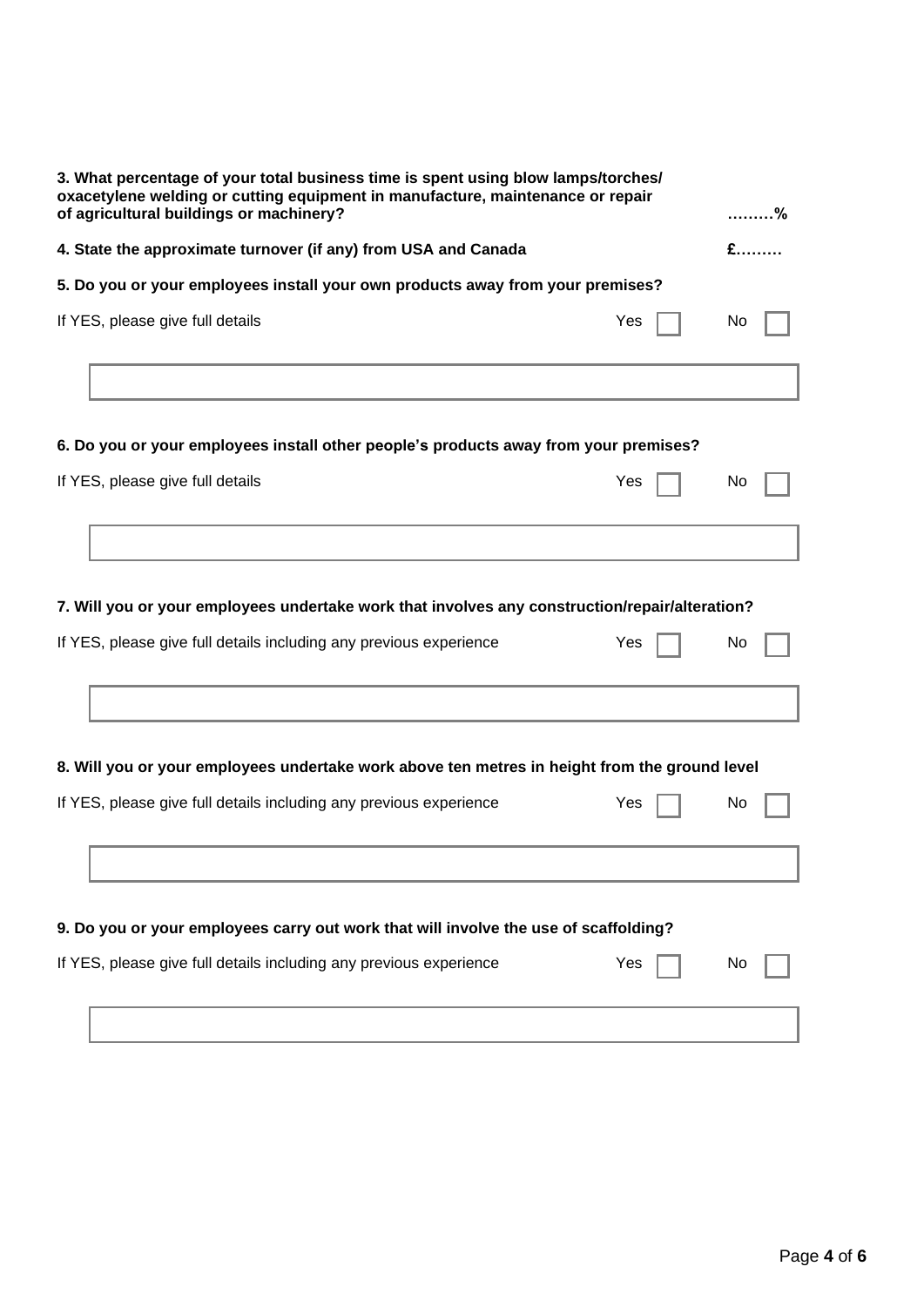## **CUSTODIAL LIABILITY**

If you require liability cover in respect of Injury to Horses suffered whilst under your control for the purposes of shoeing and also for injury caused during shoeing whilst providing treatment in connection with shoeing please answer the following questions:

| Please advise the Limit of Indemnity you require:                     |                                   |                           |                        |  |  |
|-----------------------------------------------------------------------|-----------------------------------|---------------------------|------------------------|--|--|
|                                                                       | $£10,000$ $\Box$ $£50,000$ $\Box$ |                           | $£1$ Million $\ $ $\ $ |  |  |
| Please advise the percentage of time you spend working on Bloodstock: |                                   |                           |                        |  |  |
|                                                                       |                                   | $0.30\%$ 31%-75% 76%-100% |                        |  |  |

#### **ELTO Notice**

If You have purchased cover under Section A and this Policy provides employers' liability cover, then certain information relating to it including:

- the Policy number(s)
- employer's names and addresses (including subsidiaries and any relevant changes of name)
- coverage dates
- (if relevant) the employer's reference numbers provided by Her Majesty's Revenue and Customs

will be provided to the Employers' Liability Tracing Office (the "ELTO") and added to the Employers' Liability Database (the "ELD").

It is understood by You that the above named information provided to Us will be processed by Us, for the purpose of providing the ELD, in compliance with the provisions of the Employers' Liability Insurance Disclosure by Insurers Instrument 2010.

The ELD will be managed by the ELTO. The ELTO may provide such information to third parties to assist individuals with claims arising out of their course of employment in the United Kingdom for employers carrying on, or who carried on, business in the United Kingdom, to find the insurer that was providing employers' liability cover during their relevant period of employment and also to find the relevant employers' liability insurance policies.